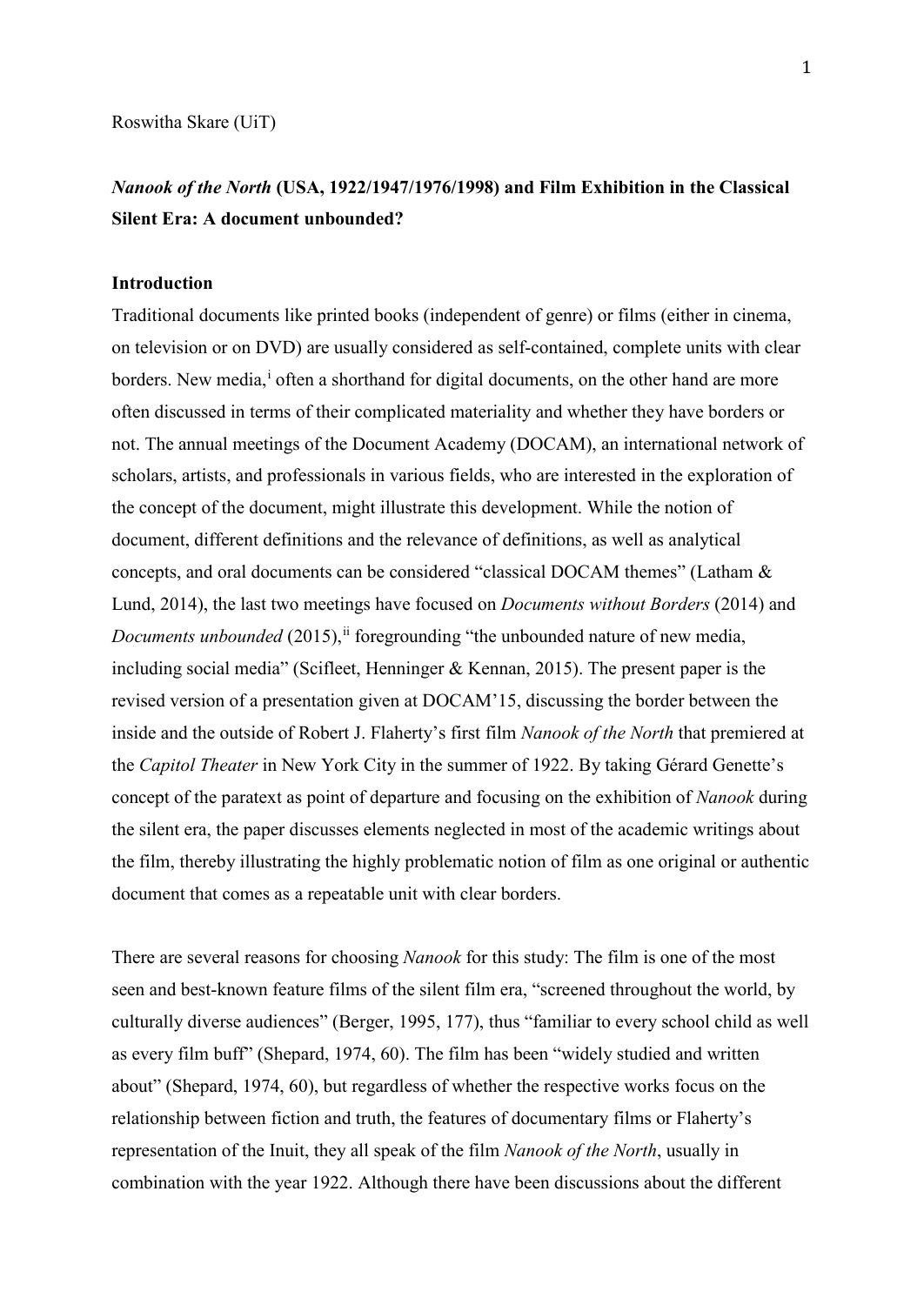versions of some films from the silent era, in the different versions of *Nanook*<sup>[iv](#page-14-3)</sup> and its exhibition have caused little scholarly attention so far.

But even if the different versions of *Nanook* would be an excellent example for discussing the importance of different paratextual elements both inside (prefaces, intertitles, the sound version's narrator, or the choice of different film music) and outside (for instance promotional material produced by Pathépicture in 1922 or by United Artists in 1947) the film,<sup>[v](#page-14-4)</sup> this present article focuses on the exhibition history of *Nanook*, another element often neglected in the writings about the film.

## **The exhibition of** *Nanook***: "unitary text", text and paratext, or document complex?**

As Ross Melnick shows in his study on Samuel 'Roxy' Rothafel, motion picture exhibitors such as Roxy played an important role in the presentation and promotion of films from the silent film era (cf. also Groskopf, 2012, 84). Not only were they able to decide which films were shown; they made decisions on the film music and editing, and they incorporated individual films into a larger program. In his study, Melnick uses the term "unitary text" to discuss the "wide range of live performance and recorded media" (Melnick, 2012, 14-15) that could surround feature films during the silent era. While Melnick goes into greater detail on Roxy's program compilations for the premieres of the German movies *Passion* (Melnick, 2012, 191) and *The Cabinet of Dr. Caligari* (Melnick, 2012, 193) at the *Capitol Theatre*, in *Nanook's* case he refers primarily to elements outside the program like the *Capitol's* lobby:

"The unitary text of *Nanook of the North* was certainly not confined to the live and filmic entertainment. Audiences were immersed in the aesthetic of the film as soon as they entered the Capitol Theatre's lobby, where deerskin coats and 'Eskimo wearing apparel' were hung on the walls along with a dogsled with whips and spears." (Melnick, 2012, 202).

The term "unitary text" used by Melnick and Genette's concept of the paratext both permit the inclusion of elements outside the film text itself in an analysis. Nevertheless, I consider Genette's concept even broader than Melnick's, as it allows elements often ignored in film studies – such as intertitles, film music, opening sequences with prefaces as well as promotional material for the film  $-$  to be included. According to Genette, paratextual elements can be found both within and outside the text; they can appear and disappear at any time, and they can change position. The different modes of exhibition and the surrounding program can be considered as paratextual elements that lie somewhere in between the internal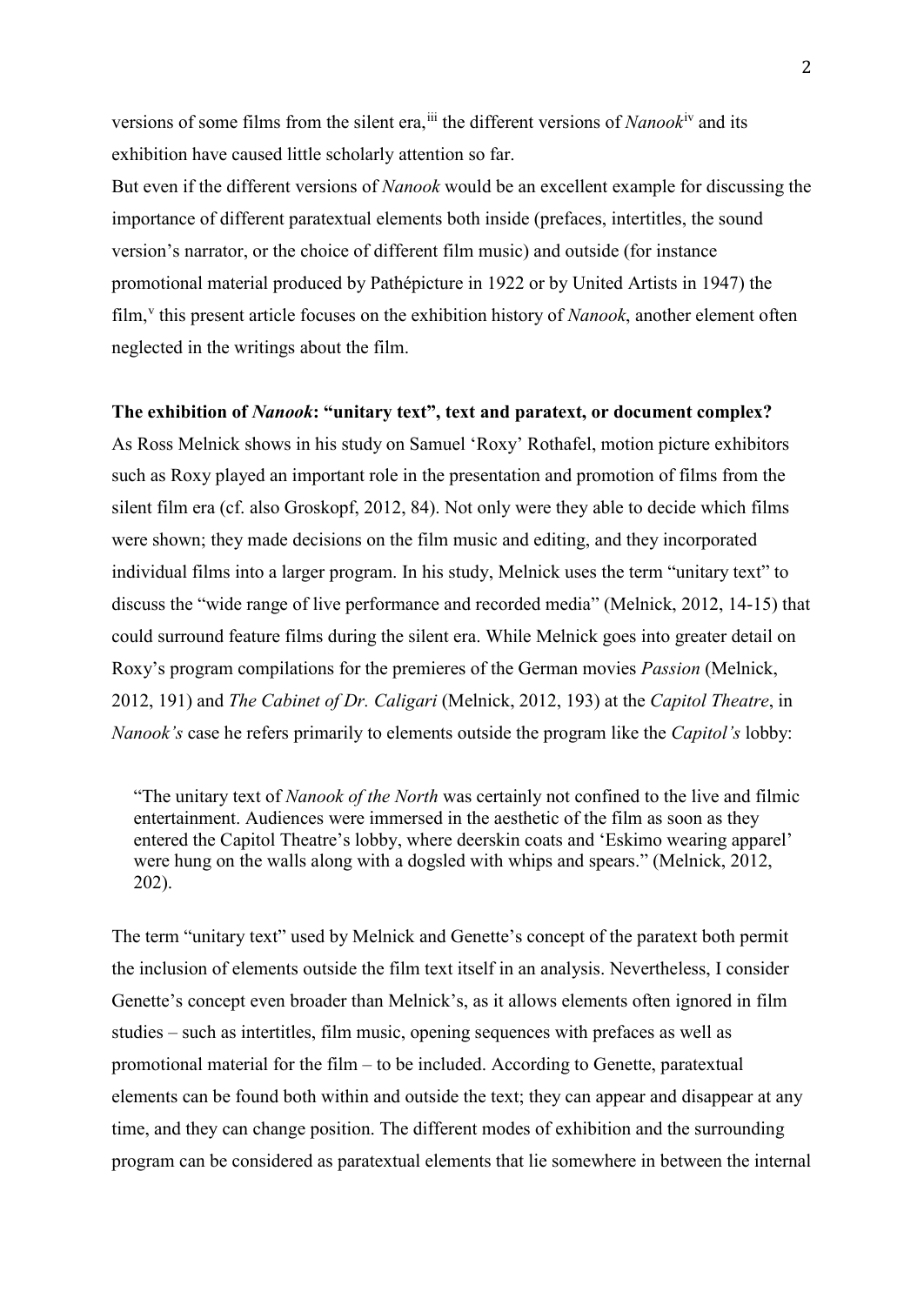and the external elements of a film. These elements are particularly interesting as, on the one hand, they highlight the fact that elements of the paratext "appear at any time, [...] may also disappear, definitively or not" (Genette, 1997, 6) or change position, while on the other hand these are precisely the elements most often overlooked when talking about a single film like *Nanook*. [vi](#page-14-5) In ignoring the different modes of exhibition for a silent film like *Nanook*, most of the writings about the film also ignore discussions in the field of film studies about films as events (cf. Gunning, 1986; Allen, 1990 and 2006) and therefore the importance of the exhibition context.

Both Melnick and Genette create new terms in order to express the complexity of their objects; both concepts include elements outside the text itself, often considered less important and therefore often neglected. But at the same time both Melnick and Genette hang on to the expression "text" when naming their concepts. This might be based on tradition – the notion of text has a strong position in both film and literary studies – or simply due to a lack of a better word. Nevertheless, one might argue that their compounds also can be considered as criticism of the notion of "text" as it is used widely in these fields. Even if the rise of new media and the emergence of new digital formats have "brought the 'materializations of the text' to the attention of literary scholars" (Brooks, 2003, 679), and literary scholars like Katherine Hayles are asking for media specific analyses (cf. Hayles, 2004), material aspects are still often considered less important than the content or the meaning of a text. While the content of a text is considered to be the product of creativity and artistry, material aspects are often regarded as craftsmanship, or as Lund puts it: "something inferior, […] a necessary evil for symbolic production" (Lund, 2010, 736).

Lund continues the discussion of meaning versus materiality by demonstrating that scholars like Hayles, who are concerned with media specificity and thereby materiality, nevertheless only recognize physical aspects important to analyze if "they are considered important by the interpretators" (2010, 738). Lund is "not arguing for giving up the notion of text as an analytical category in all cases", but argues for the necessity "to make a critical inquiry into the possibility of developing another concept capable of dealing with coherence as well as with the diversity of media" (2010, 739). The concept suggested by Lund is the one of documents, defined as "any result of human efforts to tell, instruct, demonstrate, teach or produce a play, in short to document, by using some means in some ways" (Lund, 2010, 743). Using Shakespeare's *Hamlet* as an example, Lund argues that the written version and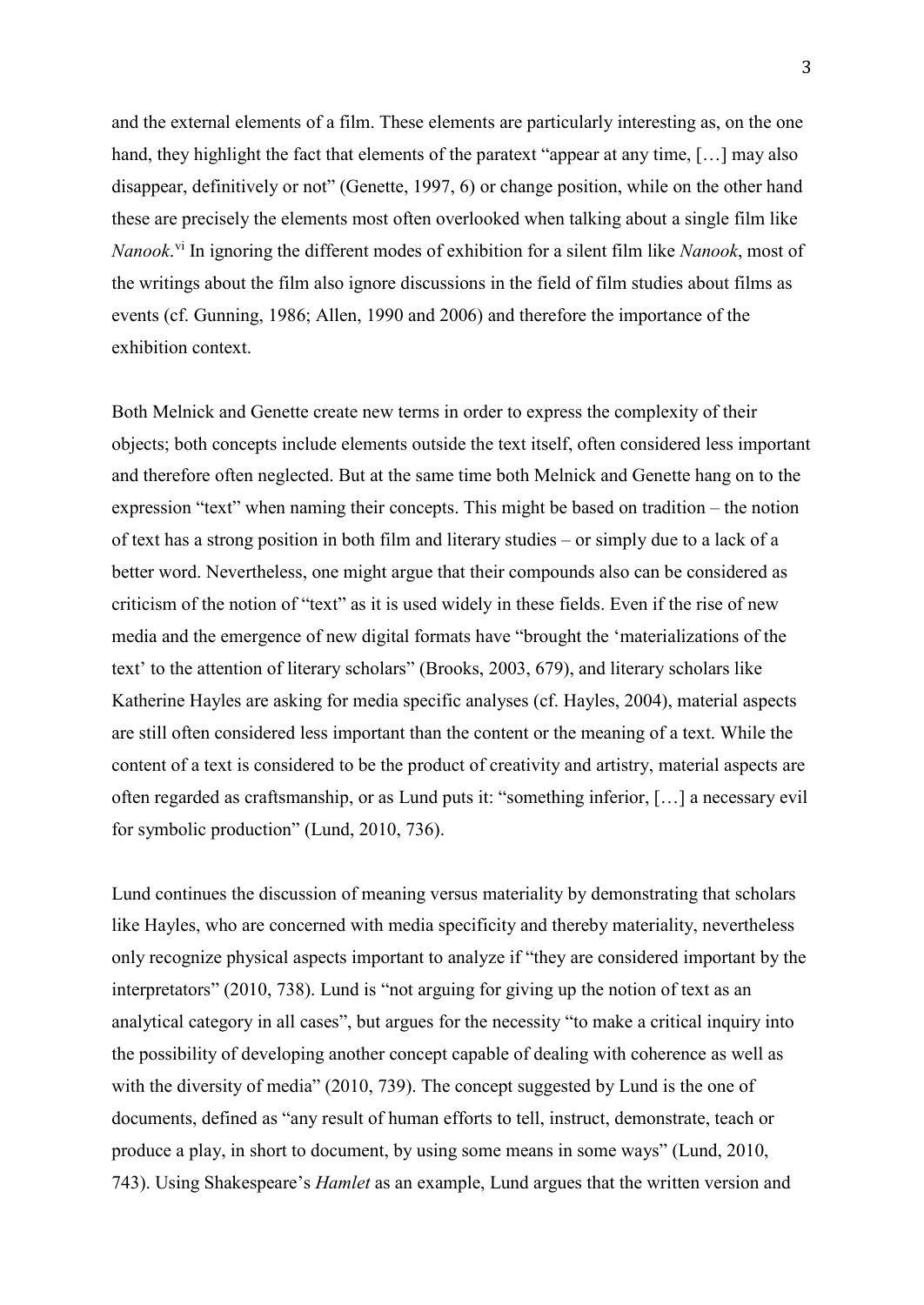the performances should be considered different documents. Lund argues further for a complementary document theory that enables us "to study how the complexes of agents, media, and modes in practice are interacting with each other and thus how material, social and cultural options and conditions have an impact on the resulting documents" (2010, 746).

In the following discussion of the exhibition history of *Nanook*, I would like to argue that a combination of the notion of document suggested by Lund with Genette's concept of the paratext opens the floor for talking about *Nanook* as an unbounded document or a document complex consisting of a wide range of documents important for our understanding of the film.

### **The exhibition of** *Nanook***: a document unbounded?**

When we watch a film of the silent era today, we see it as an individual film; a selfcontained, complete unit. Even in the case of DVDs with extra material we see either the film or the extras. And although the user is given choices regarding the order and selection and some DVDs offer the possibility of listening to an audio commentary during the film, it is usually not possible to see the parts of a DVD as a unified program. This doubtlessly affects our reception of these films, as Stephen Bottomore shows for "all the travelogues, industrial, interest, advertising, scientific, and other films made from the 1890s" (Bottomore, 2001, 161). In rediscovering these films that were frequently forgotten in the writing of film history and screening them at film festivals according to the principal of "collecting the similar" (Bottomore, 2001, 162), we diverge increasingly from the original context in which the film was shown: "The point is", Bottomore argues, "that early cinemagoers never saw a collection of similar films screened together; they almost always saw a mixed programme" (Bottomore, 2001, 163). However, in contrast to Bottomore, who claims that this only applies to shorter films, as "each long film is more or less a programme in itself, and a modern screening is largely reproducing what audiences of the time would have seen" (Bottomore, 2001, 163), the archive material[vii](#page-14-6) on the premiere of *Nanook of the North* shows that this was by no means the case.

*Nanook* premiered at the *Capitol Theatre* on June 11, 1922. Located in the heart of New York City on 51st Street and Broadway (close to Times Square), the *Capitol* had opened in October 1919. With its 5,300 seats, it was one of the biggest cinemas in the U.S. and was classified as a deluxe first run movie theater. Since its opening on October 24, 1919, it had been managed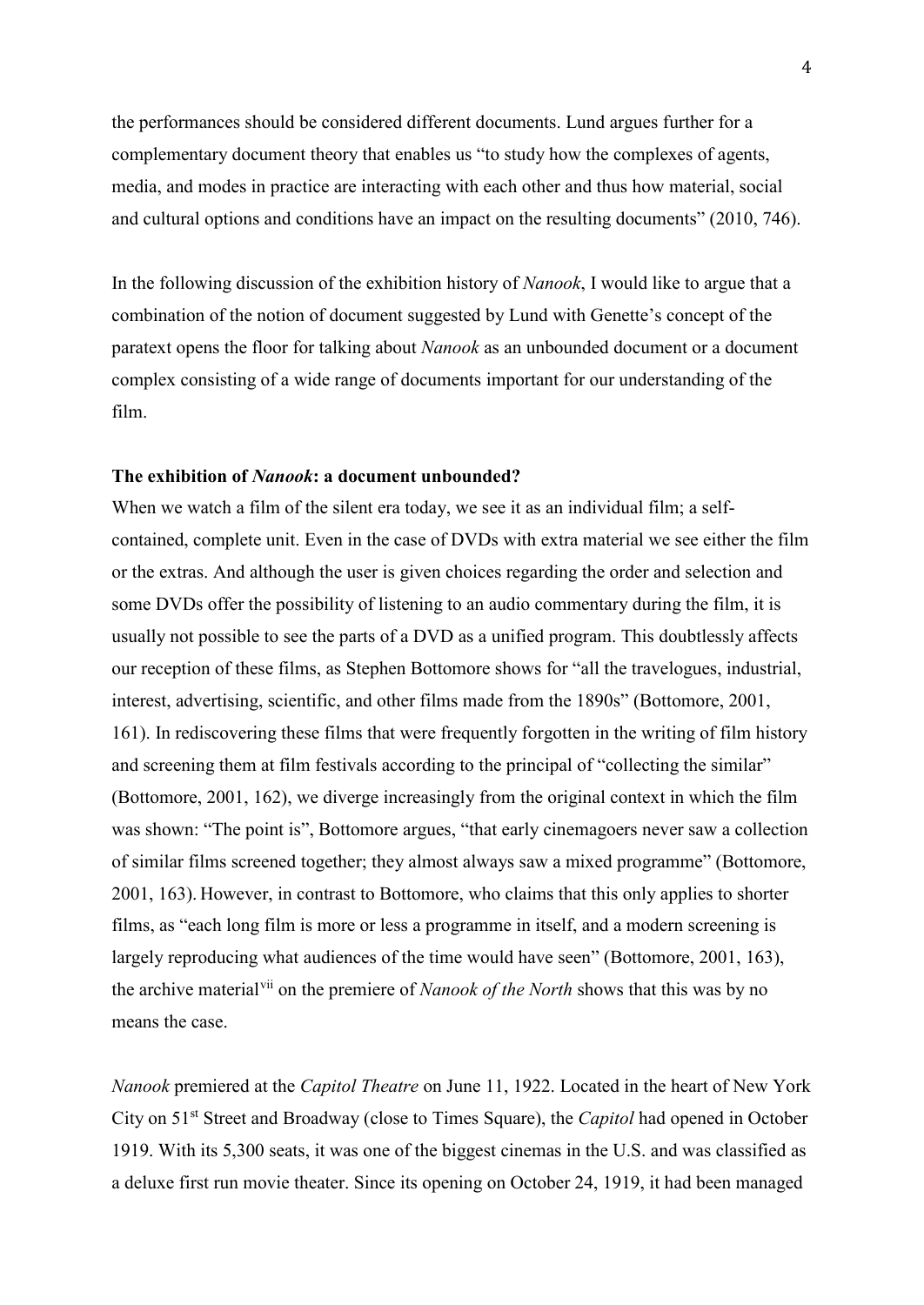by Edward Bowes; however, on June 4, 1920, Samuel Rothafel officially took over the *Capitol* (cf. Melnick, 2012, 188).

As a deluxe first run theater, Roxy targeted a broad, unspecified middle or even upper class audience with his shows. The design of the program for the respective show can be seen as part of this strategy. In its size and length it is reminiscent of theater programs, while at the same time it emphasizes the size and decor – and thus the significance – of the *Capitol Theatre*.

The film and Flaherty are presented briefly on the first inside page of the program and the production's uniqueness is pointed out. Parts of this presentation are taken from the *Campaign Book for Exhibitors* that was put together by Pathépicture, intending to help exhibitors advertise the film effectively.

Pages 2-4 include the order of the individual items on the program – "presented, staged and lighted by S. L. Rothafel" – while on page 5 the next week's film – *The Storm* directed by Reginald Barker – is announced, and page 6 provides information on emergency exits and the doctor on duty.

Image 1 and Image 2 Image 2 and Image 3

Based on the program for the week of *Nanook's* showing, we can assume that the film was shown four times a day as part of a show. Both classical music – the overture of Ambroise Thomas' opera *Mignon* (1866) – and three different ballet numbers ("The Sugar Doll" from Tchaikovsky's *Nutcracker*, a Hindu dance from Léo Delibes' opera *Lakmé* and the "March of the Toys" from Victor Herbert's operetta *Babes in Toyland*), a shorter, 10-minute film, *My Country* (the third of the Robert C. Bruce *Wilderness Tales*), Tchaikovsky's Piano Concerto's *First Movement*, Capitol News and the aria "Ridi Pagliacci" from [Ruggero Leoncavallo's](http://en.wikipedia.org/wiki/Ruggero_Leoncavallo) opera *Pagliacci* are listed as six items on the program, before *Nanook of the North* is shown as the penultimate part of the program. Liszt's "Liebestraum" on the Capitol grand organ finishes off the show.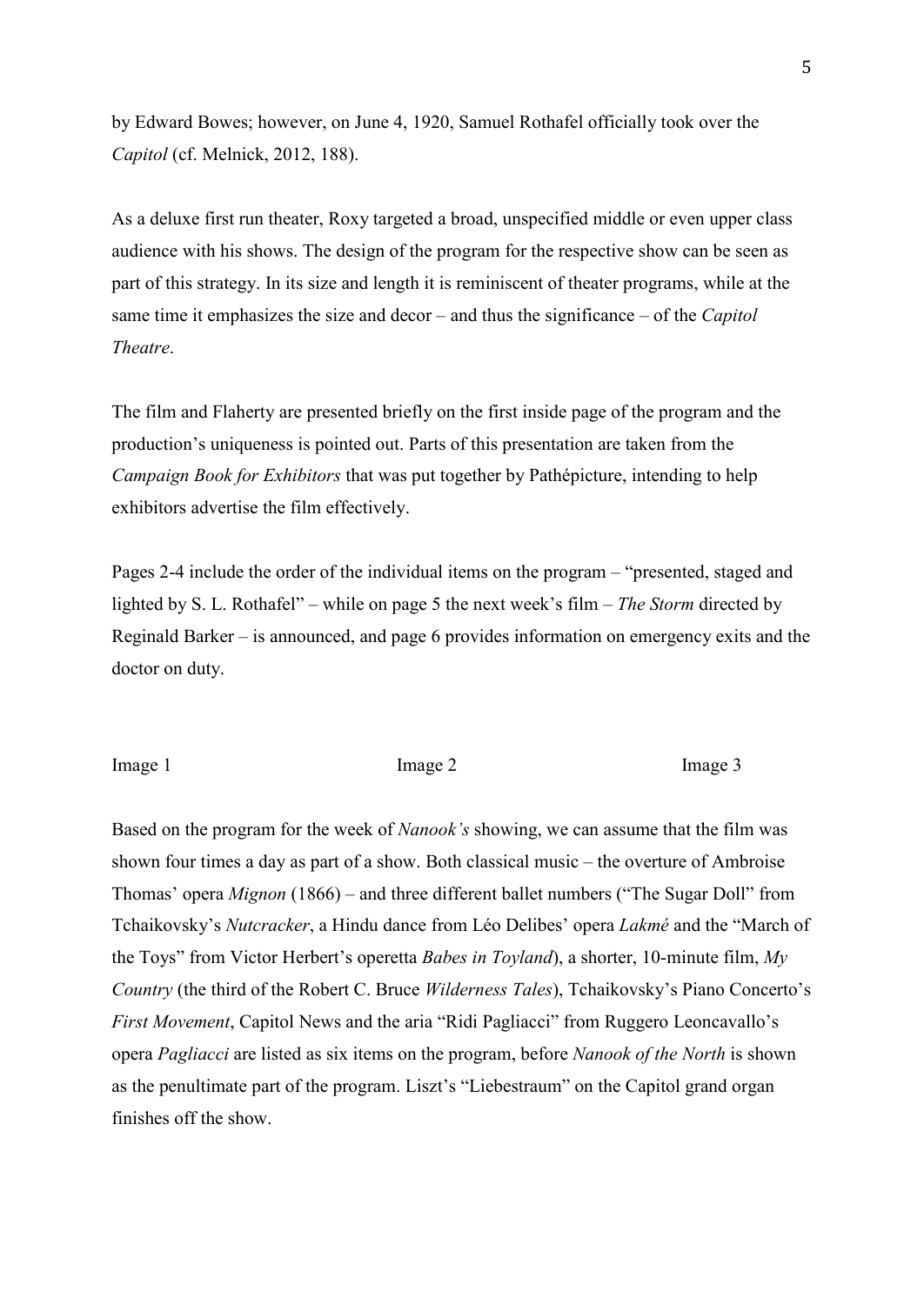Several items on the program were apparently performed at the audience's request ("Second week – By Request"), although the aria "Ridi Pagliacci" was only included in three of the four performances. Apart from *Nanook*, the length of the individual program items varies between five and fifteen minutes. The Capitol News at fifteen minutes is according to the program:

"An institutional compilation of items of pictoral news of the week edited from a standpoint of entertainment and general interest with a psychological arrangement of its salient features and so interpreted by orchestral and other effects as to make it one of the finest magazine units of its kind."

This was by no means a feature unique to the New York *Capitol*, but was quite common in so-called deluxe first run movie theaters between 1911 and 1931, as can be seen from Harold B. Franklin's guidelines:

"On its program will be found a feature, which consists of five to seven reels of a thousand feet of film each; a number of short subjects, generally comprising a one- or two-reel comedy, and a news weekly; or sometimes a travel scenic or other novelty subject. In larger cities, there may be also one or more of the following stage presentations: a revue, a prologue inspired by the feature, a dance divertissement, soloists, or some number specially produced by the management. Frequently, well-known actors or actresses appear before the patrons of a De Luxe Theater" (Franklin, 1928, 116).

If we consider the theater building with its luxurious decorations, the printed program as well as the different posts on the program as paratextual elements of the film, their importance in framing the viewing experience becomes clear; or as Genette points out, the paratext "is at the service of a better reception for the text and a more pertinent reading of it (more pertinent, of course, in the eyes of the author and his allies)" (Genette, 1997, 2).

The different program posts of the show presented by Roxy are surrounding *Nanook*, thus framing and introducing the film to the audience. Classical music, ballet numbers, news, and a short film together with a feature film not only provided the viewer with 'good value' in relation to the ticket price, they also set the tone for how to view and understand the film. Well-known classical tunes by composers like Tchaikovsky and Liszt might have been what the audience expected during the summer of 1922, but they also familiarize the exotic and far away content of the film for the audience. The program surrounding the film, together with the *Capitol's* size and decor, and the choice of films were all components intending to prove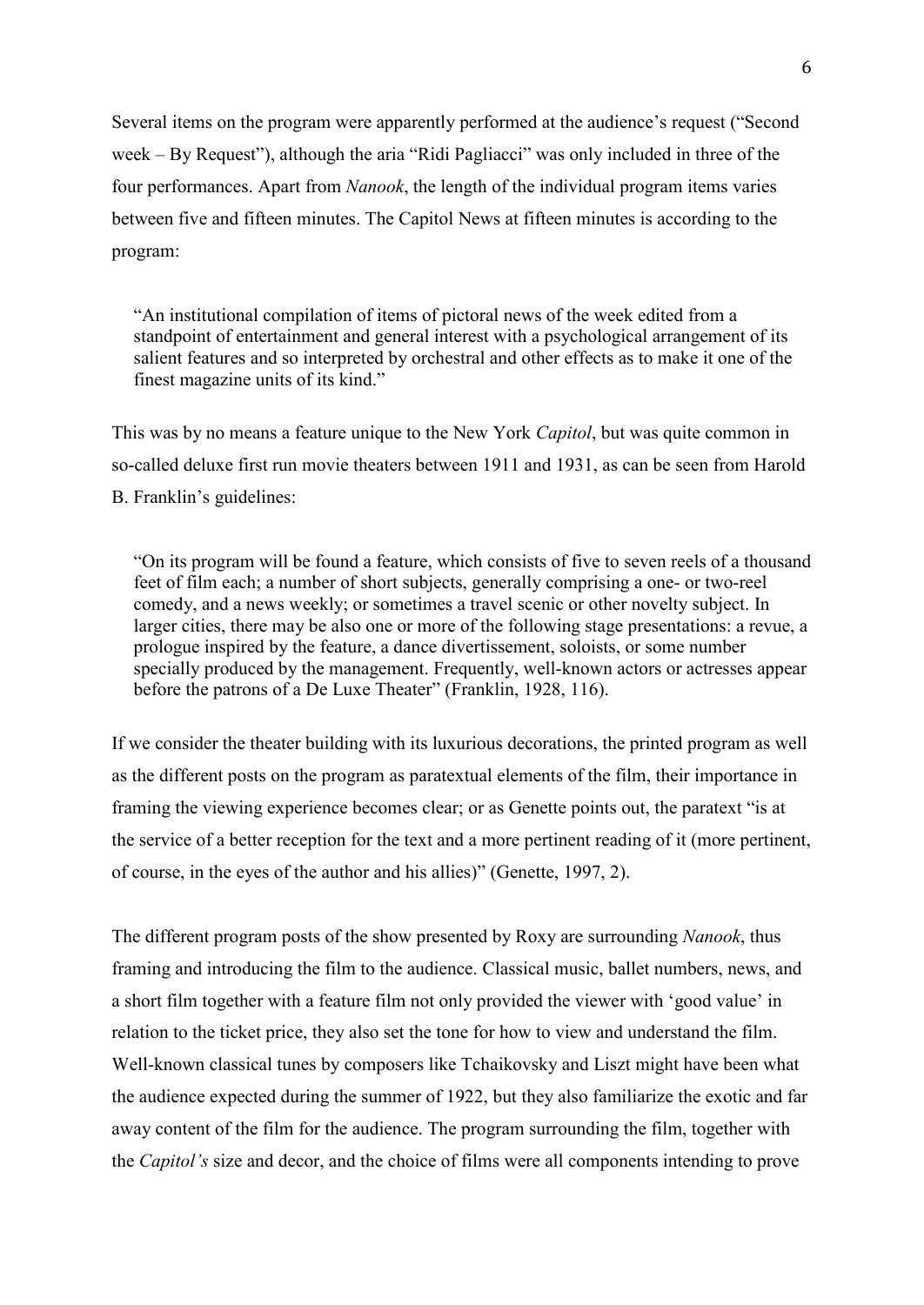that films could be "much more than just a lowbrow divertissement" (Melnick, 2003, 65) for the masses.

If we look at the different program posts as different documents, we might argue that these documents together form the document complex *Nanook of the North* at the *Capitol Theater* during the week of its premiere in June 1922. The fact that the aria "Ridi Pagliacci" was not a part of all performances illustrates the changing size of this document complex. Other elements like the objects in the lobby, the printed program itself, together with promotional materials produced by Pathépicture like the *Campaign Book for Exhibitors* or the newspaper look-alikes *Pathé Sun* and *Photoplay Sidelights* presenting the film in text and image to potential exhibitors, could also be included into this document complex. The border between the inside and the outside can at least be described as blurred; what documents can be found in different archives will push the border in one way or another, as does the researcher's focus.

Considering the fact that many patrons did not come solely for the feature film (cf. Bachman, 1997, 31), but for the "spectacular event" (Jones, 2012, 7), one might even argue that the show presented at the *Capitol* can be considered as one document, *Nanook* being only one part of it. But it is in fact *Nanook* that is the main focus of the reviews following the premiere. Only a few reviews mention the program surrounding the film by listing the individual items, such as the review in the New York *Morning Telegraph* of June 12, 1922:

Only a comparison with other programs at the *Capitol* and their reviews – of an entire season, for example – would reveal the extent to which it was common to focus the review on the film and what the possible causes for this might be. In the case of the program under discussion here, we can only assume that the audience was familiar with the "old favorites" and they needed no separate presentation or recommendation, while the film was a novelty for its theme and location alone.

<sup>&</sup>quot;'My Country,' that fine Robert C. Bruce wilderness tale, remains for another Capitol week. Juan Reyes, Chilean pianist, and Louis Dornay, Dutch tenor, contribute several fine musical numbers. The ballet selections include those old favorites. Victor Herbert's 'March of the Toys' and the Nutcracker Suite of Tschaikowsky. Doris Niles appears in an original Hindu dance. The overture is 'Mignon'. (Sexton, 1922)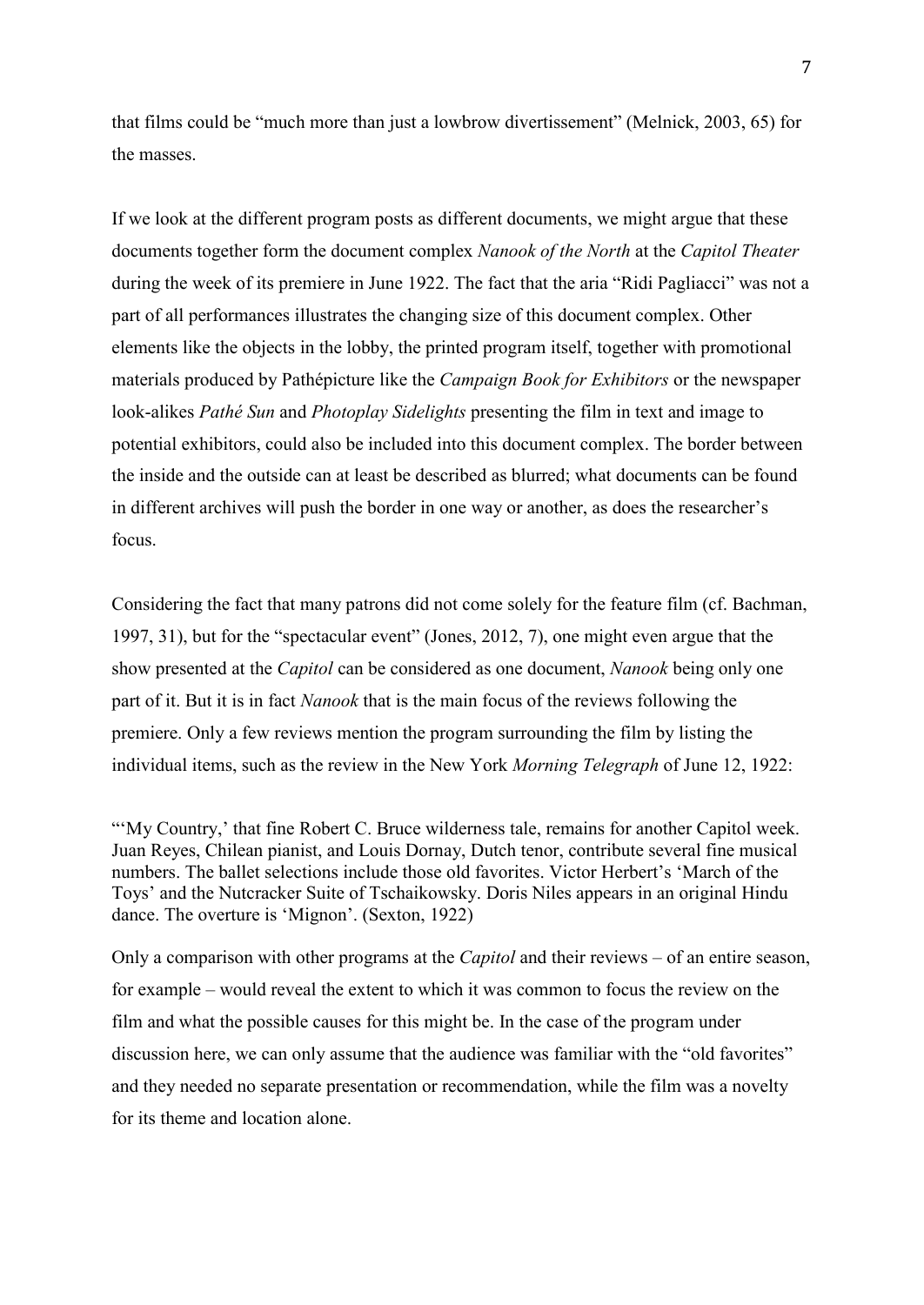As mentioned earlier, the aria "Ridi Pagliacci" was, according to the printed program, only included in three of the four performances, making the performance at 4 p.m. shorter than the other three. At the same time, we know nothing about how the shows differed on each day or in the week of the premiere, and to what extent – if any – changes were made in response to the audience's reactions. Many questions, for example whether the entire orchestra was present for all performances or not, must remain unanswered. For in actual fact, for the *Capitol* alone we are speaking here of 21 performances over the course of a week. Even if we do not have any sources documenting these different performances, it is not unreasonable to expect that they were not identical, but in fact different documents with some similarities and some differences.

But the viewing of *Nanook* as part of a larger live performance is by no means a boundary for the document complex of *Nanook*; the paratext doesn't stop here. According to Genette, the elements of the paratext can be divided into peritext and epitext, depending on their location in relation to the text/film itself. The question then is whether the theater building and the printed program, together with decorations in the *Capitol* lobby and in the windows of nearby stores (cf. Melnick, 2012, 202f) should be considered inside or outside the film. This is not an easy question to answer, especially if we consider that these elements can change their location at a later point: "The ways and means of the paratext change continually, depending on period, culture, genre, author, work, and edition, with varying degrees of pressure, sometimes widely varying: [...]" (Genette, 1997, 3).

In addition to the already mentioned elements that might influence the audiences' viewing of the film, we can find many more elements outside the film: "The distanced elements are all those messages that, at least originally, are located outside the book, generally with the help of other media […] or under cover of private communications […]" (Genette, 1997, 5). In the case of *Nanook* these are for instance materials produced by Pathépicture to promote the film, but also the knowledge the audience had about Flaherty's background as an explorer in the Arctic regions during the 1910s.

The *Campaign Book for Exhibitors*, a booklet that collects different material supposed to help the exhibitor to promote the film, consists of 16 pages and presents the film in text and image. Catch-lines like "Distinctive!" and "Different!" are suggested together with many superlatives like "the truest and most thrilling story" or "Newer than New, Greater than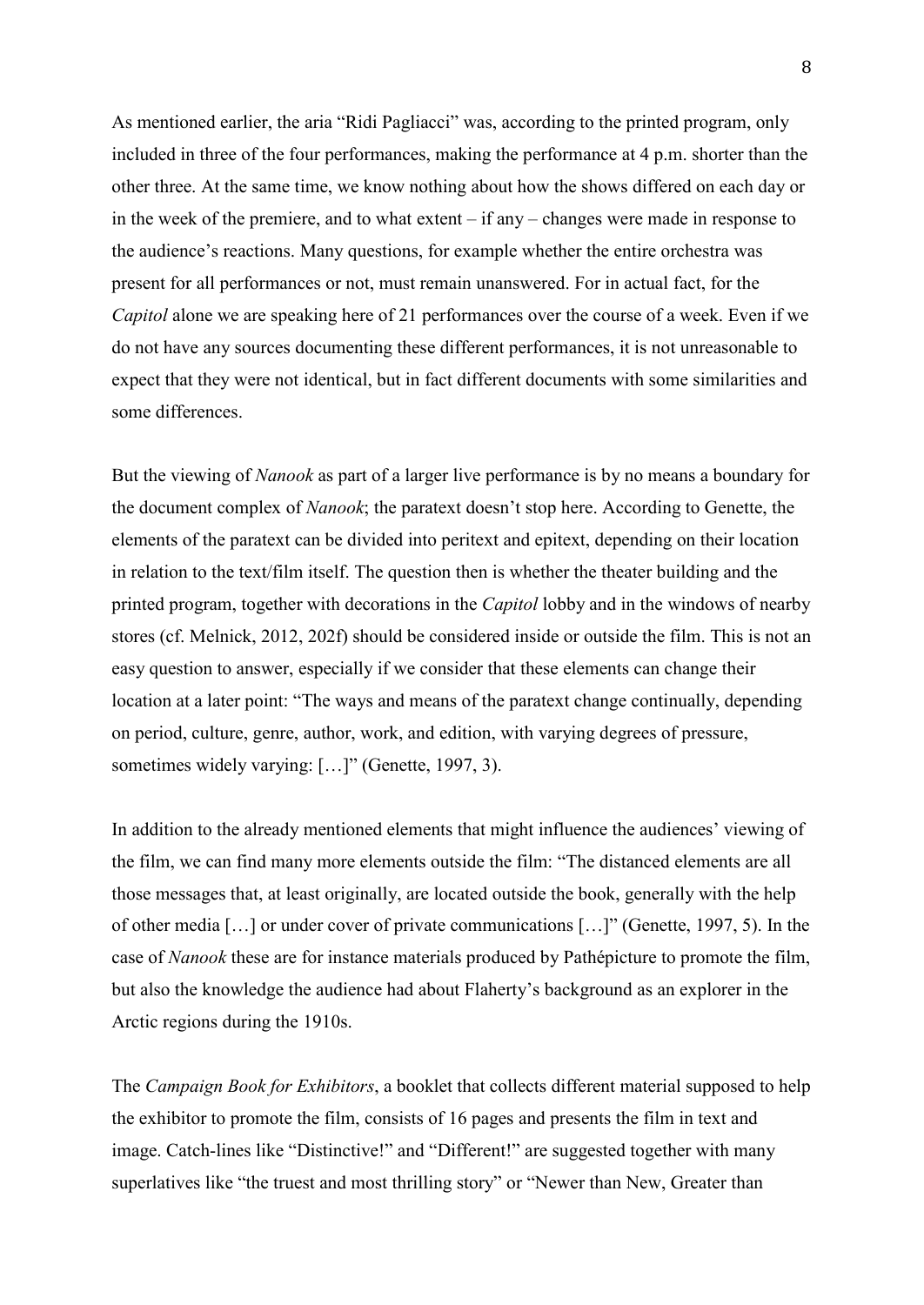Great, More Dramatic than Drama, […]" promising the exhibitor that the audience will "see it again and again" and "talk about it forever". On the front page one of the available ads is used, presenting us for the film's title and subtitle, the names of Flaherty, Revillon Frères, and Pathépicture. The image used, presents us for Nanook in struggle with a dog.

In order to attract the attention of the audience and to make them talk about the film, several concrete suggestions under the title "Ideas, Stunts and Bally-hoo" are presented on page 3: The focus is on the exotic otherness ("Get the Eskimo atmosphere. Build an igloo over your box office."; "Dress a man like an Eskimo"), but also on elements familiar to a Western audience ("Emphasize the human angle, life, love, battle mother love and dreams."). Exhibitors are advised to use "The four column ad of the front cover of the campaign book" in big spaces. They are also encouraged to repeat this advertisement because "[r]epetition makes reputation".

As mentioned before, Roxy actually used suggestions from the *Campaign Book* for his presentation of Flaherty and *Nanook* in the program, and for the decoration of the lobby, thus transferring paratextual elements from the outside into a much closer relationship with the film and its exhibition. The case of *Nanook's* premiere at the *Capitol* thereby also demonstrates the fact that other persons than Flaherty were involved in the process and had huge influence on how the film was presented to the audience.

In addition to these materials, also Flaherty's own writings about his expeditions and his filmmaking, as well as publications by Révillon Frères like *Eskimo life of yesterday* (1922) were used to promote the film and to give the potential audience an idea about what to expect. Film reviews in newspapers, and film critics and theorists' writing about Flaherty and the film makes the list even longer, and shows the difficulty of where to draw the line in an analysis of the film. What has to be included, what could be ignored; what would be inside and outside our document *Nanook of the North*?

As Genette points out, "one must resist the temptation to enlarge" the transitional zone between text and beyond-text, "be wary of rashly proclaiming that 'all is paratext'" (Genette, 1997, 407). But as long as these elements are providing "some commentary on the text and influence how the text is received" (Genette, 1997, 7), these elements are important for our understanding of the film, both as a historical document and as a piece of art. Especially in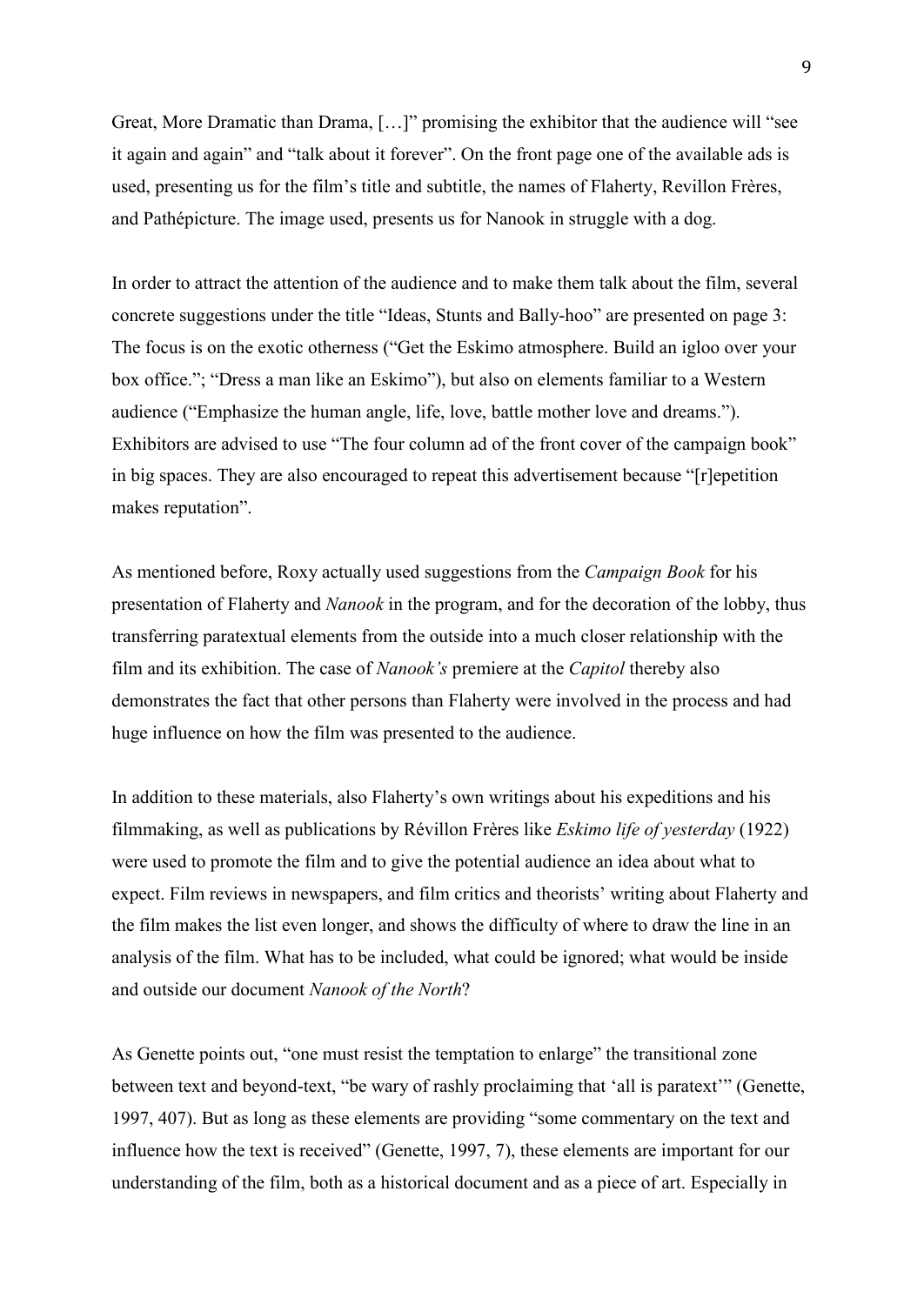the case of Flaherty's *Nanook* and its position in film history as first documentary, the focus on the film's actuality and on Flaherty's explorations in the Arctic is to be taken into account. Even if the audience of 1922 was not familiar with all these elements, they will have had some knowledge about Flaherty and the film and thereby certain expectations. As Genette points out, people do not need to "know those facts; I am saying only that people who do know them read Proust's work differently from people who do not and that anyone who denies the difference is pulling our leg" (Genette, 1997, 8). A closer look at the later editions of the film reveal that the missing historical context of the 1922 film viewing is replaced by different forewords (cf. Skare, 2010). But even if these forewords differ in length, they all provide the audiences with information about Flaherty, focusing on the film's authenticity, and thereby guiding the viewer's attention in a certain direction.

### *Nanook* **after its premiere at the Capitol**

Although the archive material on *Nanook* is very extensive and includes information on when, where and how the film was shown after the premiere, no complete picture of its exhibition history emerges. On the one hand, apart from a few exceptions the material is limited to the English-speaking world; on the other, the collection seems to be dependent on what material Flaherty was sent by cinema operators and other individuals and what was collected by a press clipping bureau. Furthermore, not all newspaper articles are dated precisely and some only have partial source references, so that it can be difficult to place the information both geographically and chronologically. Nevertheless, the material shows how difficult it is to speak of the performance of *Nanook* and its reception in general terms.

Only a week after its premiere at the *Capitol*, the film was shown at the Rye Playhouse – a cinema with around 650 seats – in Rye, NY. This event is well documented by the cinema's two-week program (June 12 to June 24) as well as the program for the two days that *Nanook* was shown. A glance at the films of these two weeks reveals that films were shown either on a single day or on two consecutive days.

### Image 4

*Nanook* was screened twice daily (matinee and evening) on June 21 and 22, 1922. Flaherty's "short talk each evening" is presented as a "great added privilege". The fact that *Nanook* was shown on two consecutive days in a total four performances without a second film indicates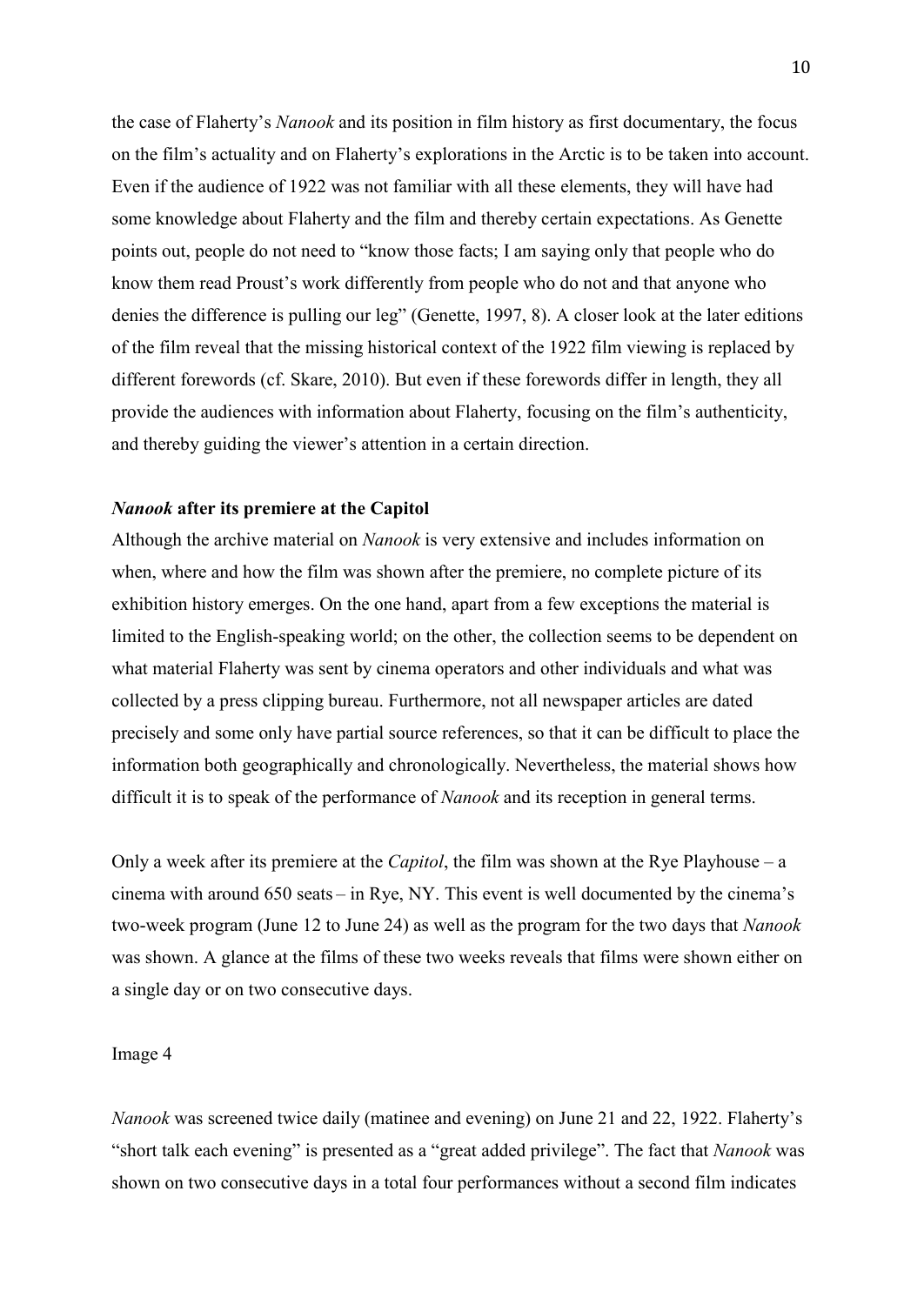the film's special prominence and the success anticipated. The film is presented as a "special" and announced with the subheading "A Story of the Far North, Photographed in the Heart of the Hudson Bay territory, The most remarkable and unusual picture ever produced, Grand opening at the Capitol Theatre, New York, June, 12, 1922." A longer text also presents Flaherty and announces his presence at the evening performances. As far as can be told from the program, the film was not presented as part of a larger program, and only the evening viewings with Flaherty's "short talk" formed a larger unit. Presumably the Rye Playhouse had neither a large orchestra nor dancers, as no live performances are listed among the advertised items on the program. Nevertheless, Flaherty's presence can be seen as a paratextual element, giving the audience an opportunity to experience the explorer and filmmaker in person. We can at least assume that Flaherty's presence provided the screening of the film with an aura of authenticity. Even if his talk is not passed down, we can suppose that he might have talked about his many trips to the Arctic and the making of the film, as he did in his writings. Thereby making it even more believable for the audience that they were watching pictures from the real Arctic.

At the same time as *Nanook* was presented as part of a larger unit at both deluxe first run cinemas and smaller theatres, the film also got presented as a double feature, as we can see from *The Pathe Sun* of June 10, 1922 that quotes branch manager Coughlin, Dallas, on *Nanook*. Coughlin reports that "Southern Enterprises expect to play it with 'A Sailor-Made Man'." Also a letter from N.J. Moors to Flaherty, dated Ululaloa, November 25, 1923 confirms the same trend. Moors writes about *Nanook's* success and that the film was shown alongside *Wanted A Husband*. According to Moors, however, "the crowd came chiefly to see Nanook". To which extent *Nanook's* popularity was supposed to gain an audience for the respective other film in the double feature or whether the aim was simply to attract as many viewers as possible using the bargain principle, remains unclear. However, the examples cited here show clearly that double features did not become common only during the years of the Great Depression, and that film screenings in the classic silent film era were by no means identical. From the projection speed to the film music to the film as part of a program and the material/advertisements surrounding the film both inside and outside the cinema, the size of the cinema, national and regional particularities – these and other factors influenced the way in which the respective audience experienced the film. These factors also support the argument of talking about *Nanook* as an unbounded document, not only when discussing the different versions of the film, but also its exhibition history.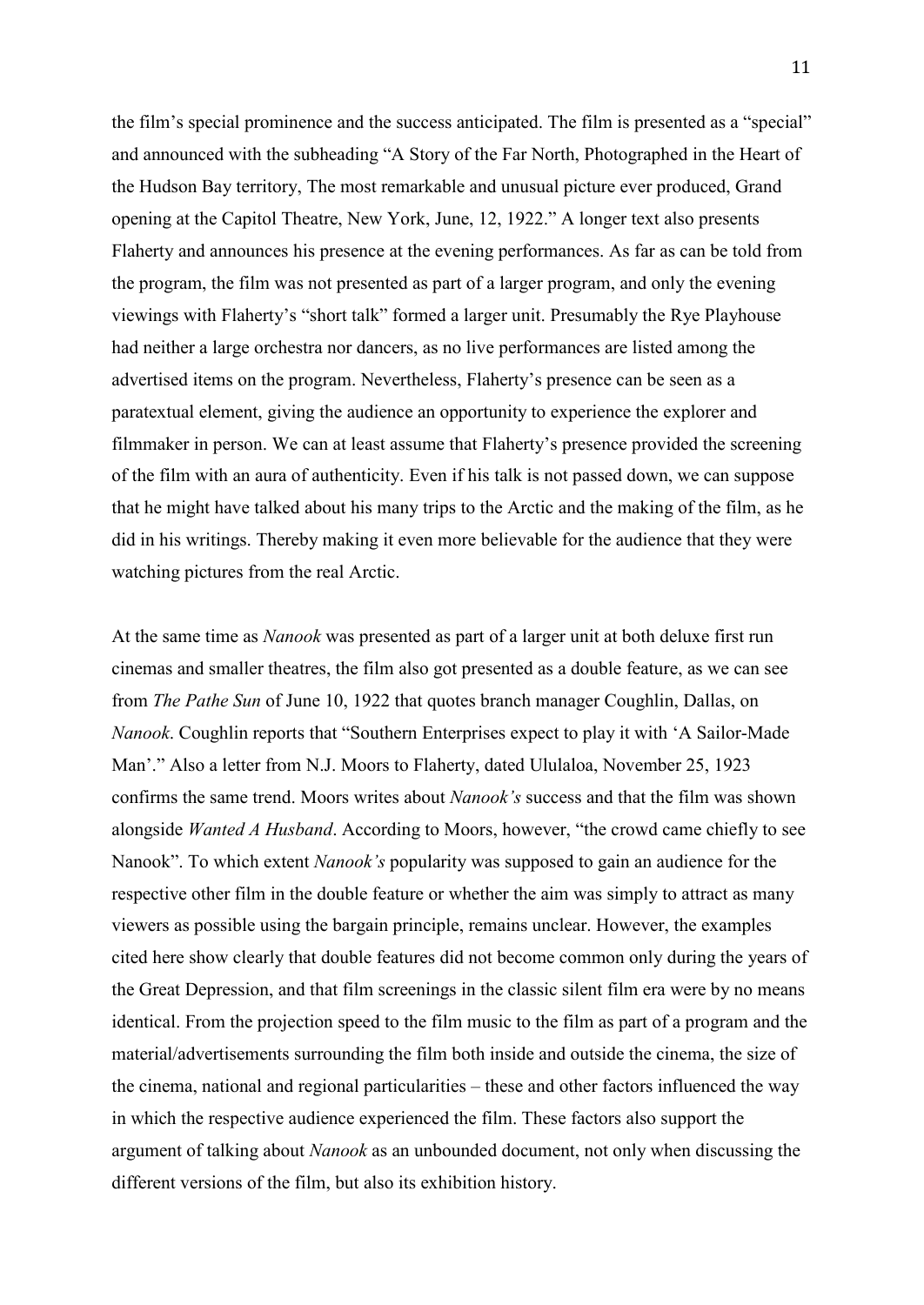### **Conclusion**

More a "one-time performance" (Hansen, 1991, 93) than identical repetition of the film is one argument for talking about *Nanook* as a document unbounded. Considering the fact that the different parts of that performance could change from performance to performance, from theater to theater, from town to town, and from country to country makes that argument even stronger. For in actual fact, for the *Capitol* alone we are speaking here of 21 performances or 21 documents that might differ from each other over the course of a week.

Genette's concept of the paratext provides a tool to handle the fluid character of these performances and makes us conscious about the complexity of elements both outside and inside the document and on the border between the inside and the outside and their importance for the reception of a document. Where to draw the line for an analysis will often depend on what we consider as the document and its parts. In Documentation Studies the concept of the paratext provides us with a terminology that allows us to place and name elements of a document belonging to its materiality. As shown in this paper, material elements of course have influence on how a document's meaning is perceived by the audience; material aspects have to be analyzed together with social and mental aspects in order to achieve a proper understanding of the document. One might argue that a document in combination with its paratext creates a document complex. At the same time both Genette's concept and the notion of a document complex is not completely unproblematic. Not only the existence and availability of archival material, but also decisions made by the researcher will be important for the outcome. As shown in this paper, many questions have to remain unanswered even if there is a huge amount of archival material as in the case of *Nanook*.

The context of a film performance has changed so much for today's audience – not the least in regard to their experience and expectations of films – that it is impossible to reconstruct the 1922 version. Even if we assume that David Shepard did the best possible job in restoring *Nanook*, using all materials available by that time from archives around the world, and that the restored version is "a *Nanook* whose visual composition, timing and sequence match as closely as possible the original film" (Dobi, 1977, 8), we also have to admit that the paratextual elements surrounding the film's premiere are impossible to reconstruct. Even if a screening at a theater with over 5.000 seats could be arranged, and Roxy's program performed by dancers, singers, and a large orchestra, today's audience would of course be a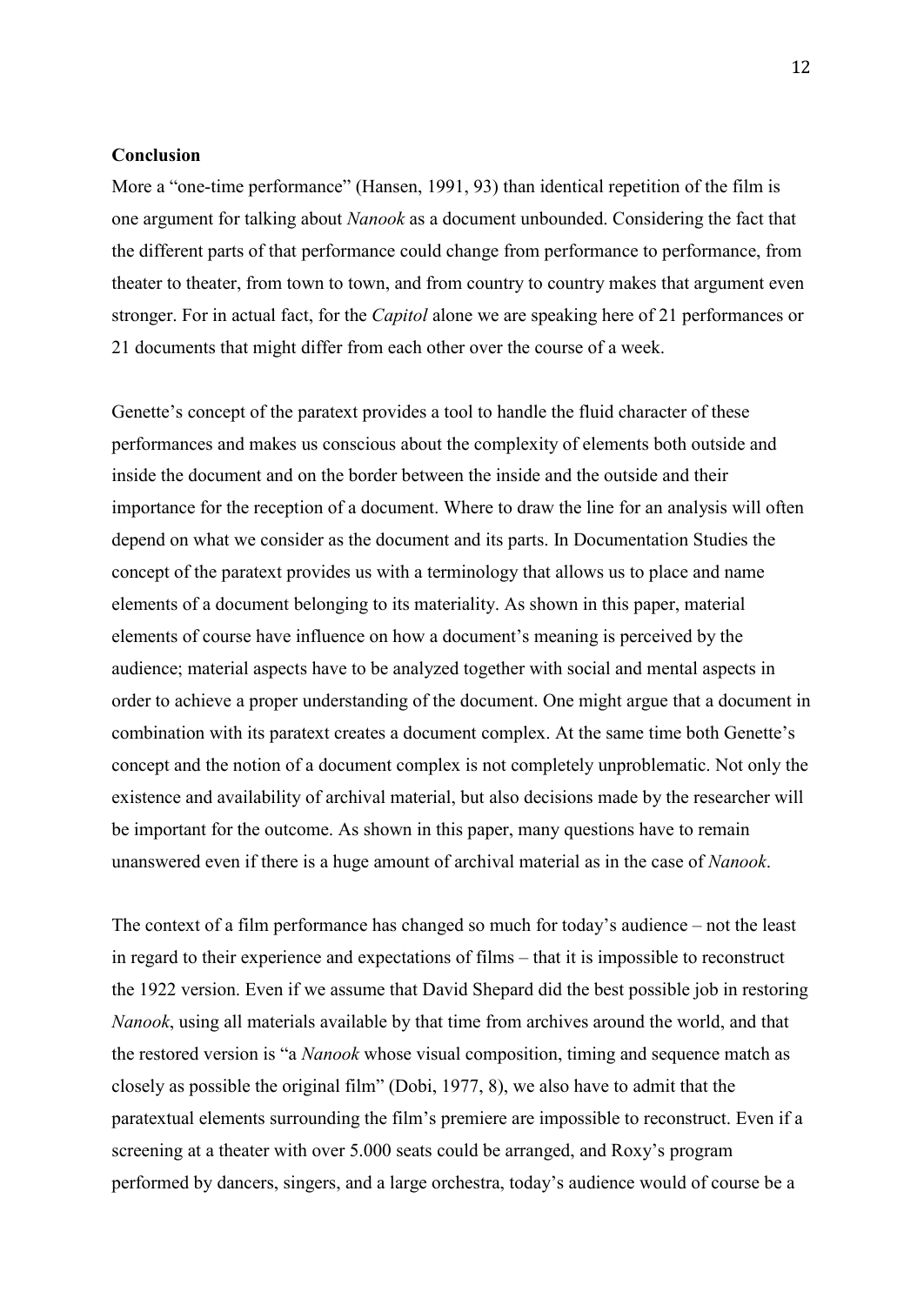totally different one than in 1922 and experience both the film and the surrounding program on the background of today's knowledge and expectations.

Films from the classical silent film era therefore are excellent examples for documents unbounded. Talking about *Nanook of the North* as an unbounded document heightens our attention to different versions and editions and makes us conscious about the highly problematic notion of one original or authentic film version. At the same time the notion of an unbounded document and the use of Genette's concept of the paratext uncovers new questions, as for instance how to decide what elements to include in an analysis and what elements that can be ignored. But even if we decide to draw the line by the film 'itself', we still have to consider different prefaces, different musical scores, and different modes of exhibition.

Even if *Nanook of the North* in many aspects is exceptional because of the archival situation, its existence in different versions on different platforms, etc., I would like to argue that the existence of film in several versions is more typical than atypical, especially when we are talking about film from the silent era and the importance of the exhibitor as a kind of coproducer. New technological possibilities could be used to make the film in different versions with different musical scores, and together with surrounding promotional materials available for today's audience, not pretending to present the original but rather call the audience's attention to the variations between the documents.

### **References**

Allen, R.C. (1990), "From exhibition to reception: reflections on the audience in film history", *Screen* 31.4, pp. 347-356.

Allen, R.C. (2006), "Relocating American Film History", *Cultural Studies* 20.1, pp. 48-88. Bachman, G. (1997), "Still in the Dark - Silent Film Audiences", *Film History* 9.1, pp. 23-48. Berger, S. (1995), "Move over Nanook". *Wide Angle*. *A Film Quarterly of Theory, Criticism and Practice* 17.1, pp. 177–191.

Bottomore, St. (2001), "Rediscovering Early Non-Fiction Film", *Film History* 13.2, pp. 160- 173.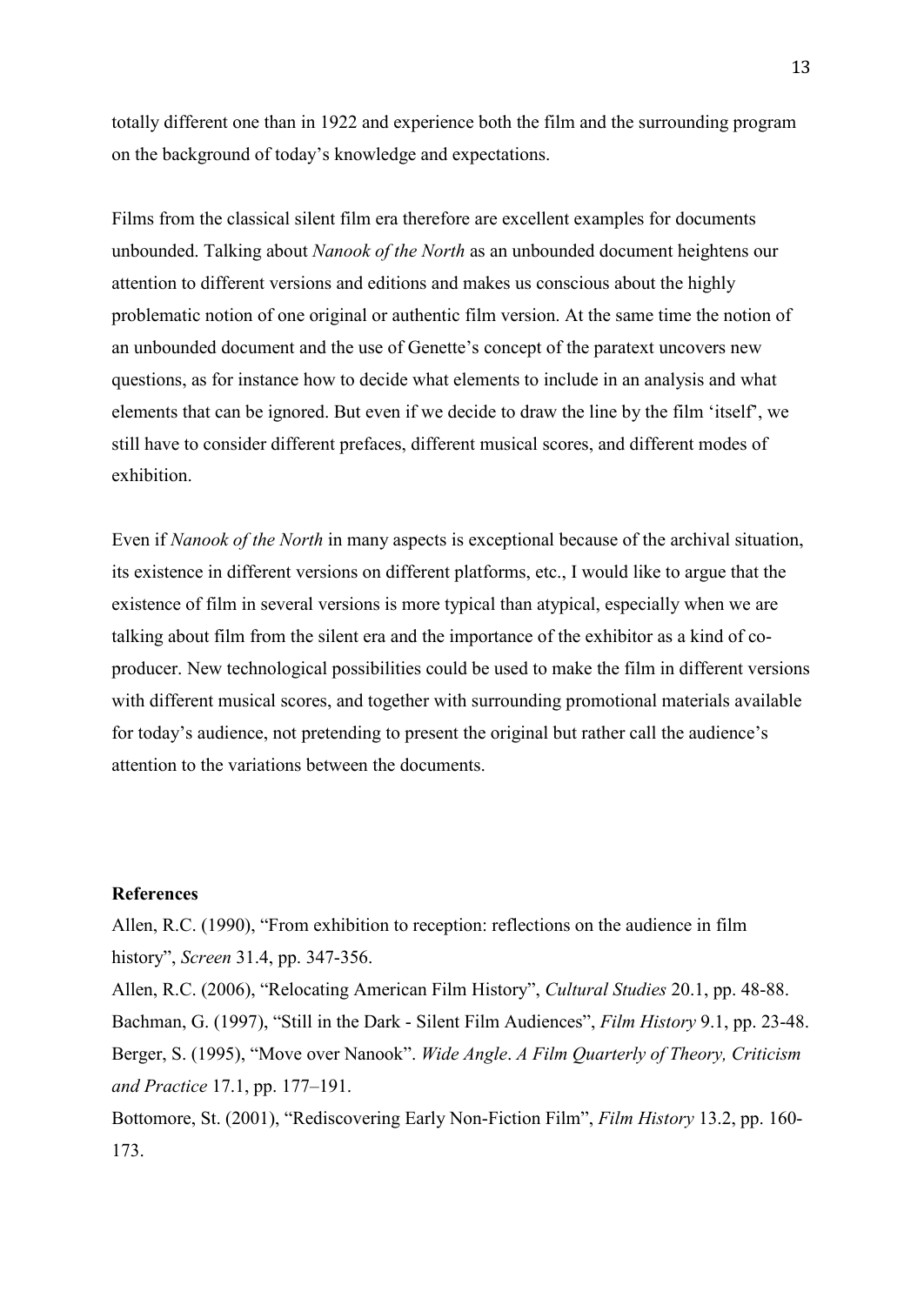Brooks, D.A. (2003), "Gadamer and the Mechanics of Culture", *Poetics Today* 24.4, pp. 673- 694.

"Campaign Book for Exhibitors", *Studies in Visual Communication* 6.2 (Summer 1980), pp. 61-76.

Dobi, St. (1977), "Restoring Robert Flaherty's Nanook of the North", *Film Library Quarterly* 10.1/2, pp. 6-17.

Franklin, H.B. (1928), "Motion Picture Theater Managment (1928)", *Moviegoing in America. A sourcebook in the History of Film Exhibition*, ed. by Gregory A. Waller (2002), Oxford, Blackwell Publishers, pp. 116-123.

Friedberg, A. (2000), "The End of Cinema: Multimedia and Technological Change",

Christine Gledhill and Linda Williams (eds.), *Reinventing Film Studies*, London, Arnold, pp. 438-452.

Genette, G. (1997), *Paratexts. Thresholds of Interpretation*. Cambridge, Cambridge University Press.

Groskopf, J. (2012), "Profit Margins: Silent Era Precursors of Online Advertising Tactics", *Film History* 24.1, pp. 82-96.

Gunning, Tom (1986), "The Cinema of Attractions: Early Film, Its Spectator and the Avant-Garde", *Wide Angle* 8.3&4, pp. 63-70.

Hansen, M. (1991), *Babel & Babylon. Spectatorship in American Silent Film*, Cambridge and London, Harvard University Press.

Hayles, N.K. (2004), "Print is flat, code is deep: the importance of media-specific analysis", *Poetics Today* 25.1, pp. 67-90.

Jones, J. (2012), *The past is a moving picture. Preserving the twentieth century on film*. Gainesville, University Press of Florida.

Latham, K.L. & Lund, N.W. (2014), "Editorial Welcome to the Inaugural Volume", *Proceedings from the 11th Annual Meeting of the Document Academy*, [ideaexchange.uakron.edu/docam/vol1/iss1/](http://ideaexchange.uakron.edu/docam/vol1/iss1/) (accessed March 29, 2016).

Lund, N.W. (2010), "Document, text and medium: concepts, theories and disciplines", *Journal of Documentation*, 66.5, pp. 734 - 749.

Melnick, R. (2003), "Rethinking Rothafel: Roxy's Forgotten Legacy", *The Moving Image* 3.2, pp. 62-95.

Melnick, R. (2012), *American Showman. Samuel 'Roxy' Rothafel and the Birth of the Entertainment Industry*, New York, Columbia University Press.